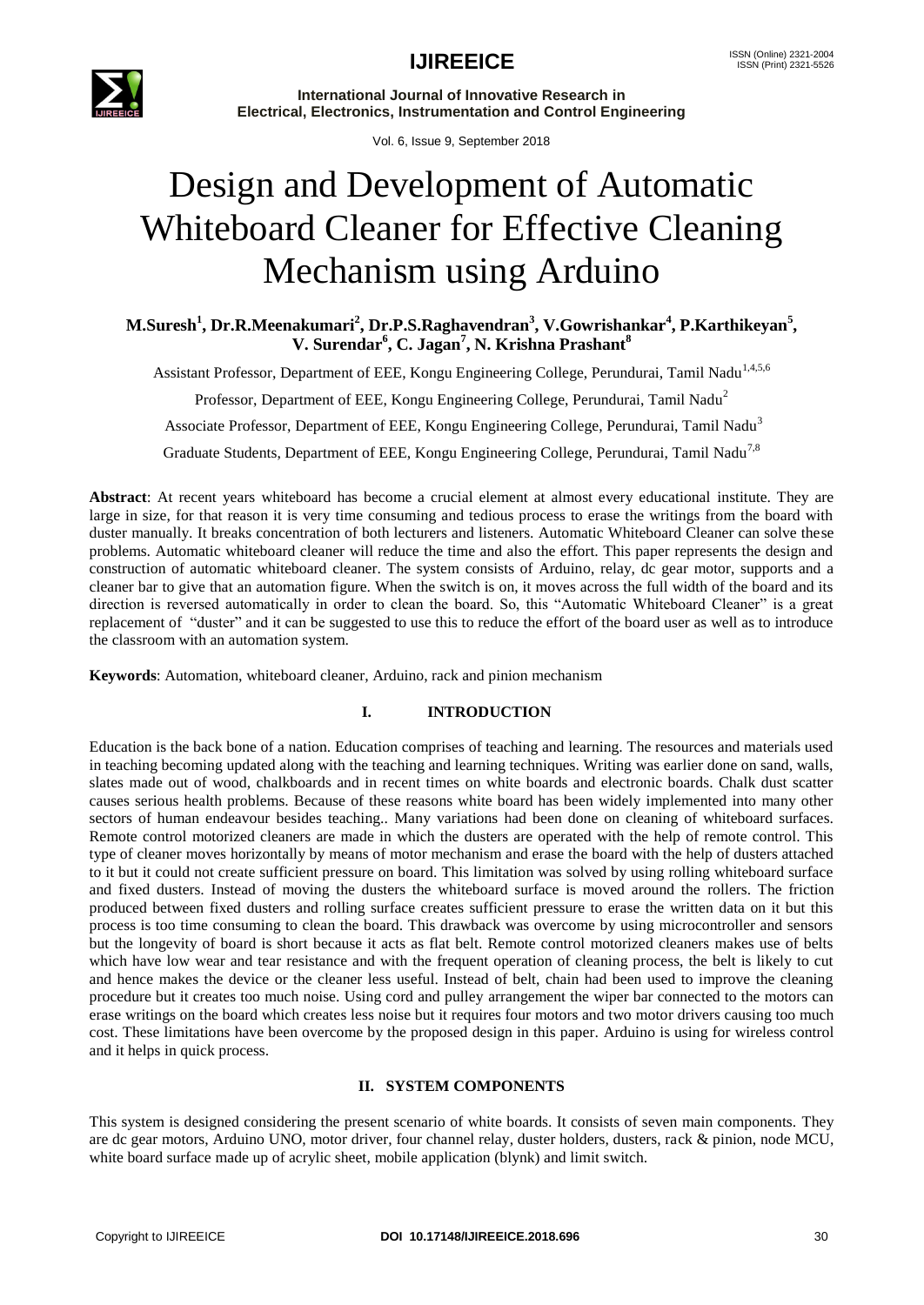

# **IJIREEICE ISSN** (Online) 2321-2004

#### **International Journal of Innovative Research in Electrical, Electronics, Instrumentation and Control Engineering**

Vol. 6, Issue 9, September 2018

#### **III. DESIGN OF SYSTEM COMPONENTS**

The whole system is based upon two individual units. One is the cleaning unit which ensures to erase writings and other is the controlling unit which controls the cleaning system. The cleaning unit consists of the necessary arrangement which enable the cleaner slide over the board and the controlling unit consists of Arduino which controls the motor, and the time of rotation.

### **IV. DESIGN OF CONTROLLING UNIT**

At controlling unit Arduino Uno is used which is a microcontroller board based on the ATmega328 .It has 14 digital input/output pins (of which 6 can be used as PWM outputs), 6 analogue inputs, a 16 MHz ceramic resonator, a USB connection, a power jack, an ICSP header, and a reset button. One of its most important features is its ease of programmability.



Fig 1: arduino micro controller



Fig 2: Wifi Module



Fig 3: Four Channel Relay



Fig 4: Limit Switcher

A dc gear motor is used at this project which can be operated within the range of 12V and has a speed of 200 RPM. The shaft length of motor is 25-30 mm and shaft diameter is 8 mm. This type of gear motors has high torque and produces very less vibration effect so that the pinion can rotate smoothly. AC to DC adapter is used to convert AC supply into DC supply. A 3.3V and 0.5 amps node mcu is used. It also consists of 5V 0.5amps four channel relay. In this system the converter is used to step down the 240V AC to 18V, 3 DC supply. The converter is required for functioning of DC gear motors because these motors work only on dc supply.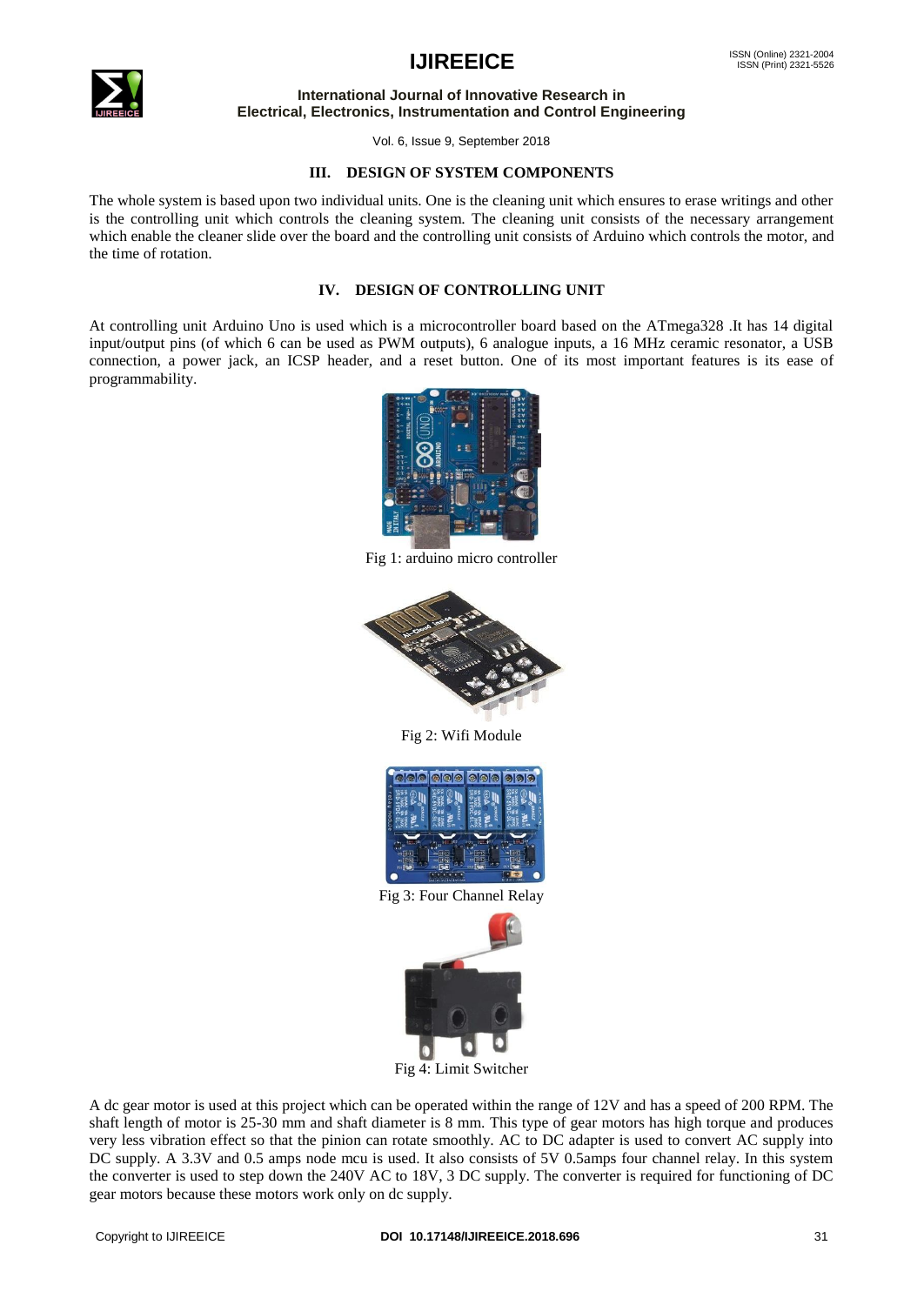

#### **International Journal of Innovative Research in Electrical, Electronics, Instrumentation and Control Engineering**

Vol. 6, Issue 9, September 2018



Fig 5: Controlling Unit

### **V. DESIGN OF CLEANING UNIT**

Cleaning unit consists of two segments, consider x and y. The x is the vertical slider and y is the horizontal slider, both of them are attached with brush, The other main components are whiteboard, supportive board etc. Rack and pinion mechanism is used for motor motion either forward or backward . The pinion is coupled with the motor that means the pinion rotates with the shaft of the motor. The brush is an important part for this project. To clean the white board smoothly a brush of better quality has been used. It has attached to the brush holder with the help of glue & the brush holder is attached to the end of the rack with a nut  $&$  bolt. The whiteboard is enclosed within two reels. It is of length 60cm, breadth 5cm and height 30cm. It is used to support the whiteboard sheet at the time of writing.



Fig 6: Cleaning Unit

### **VI. SIMULATION DIAGRAM**



Fig 7: Design Of Main circuit Of Automatic White Board Cleaning

#### **VII. CONSTRUCTION OF MAIN STRUCTURE**

The system is assembled by using all the components as mentioned above. The slider holding the duster fixed in it are attached on backside of the white board. Two DC gear motor (12V and 200rmp) is fixed on the upper and lower side of the block with clamp. The rack is coupled with the motor that means the motor rotates along the rack. The rotary motion of the motor is transferred to the slider which produce linear motion for erasing the board. A brush has been attached to the brush holder with the help of glue  $\&$  the brush holder is attached to the end of the rack with a nut  $\&$  bolt.